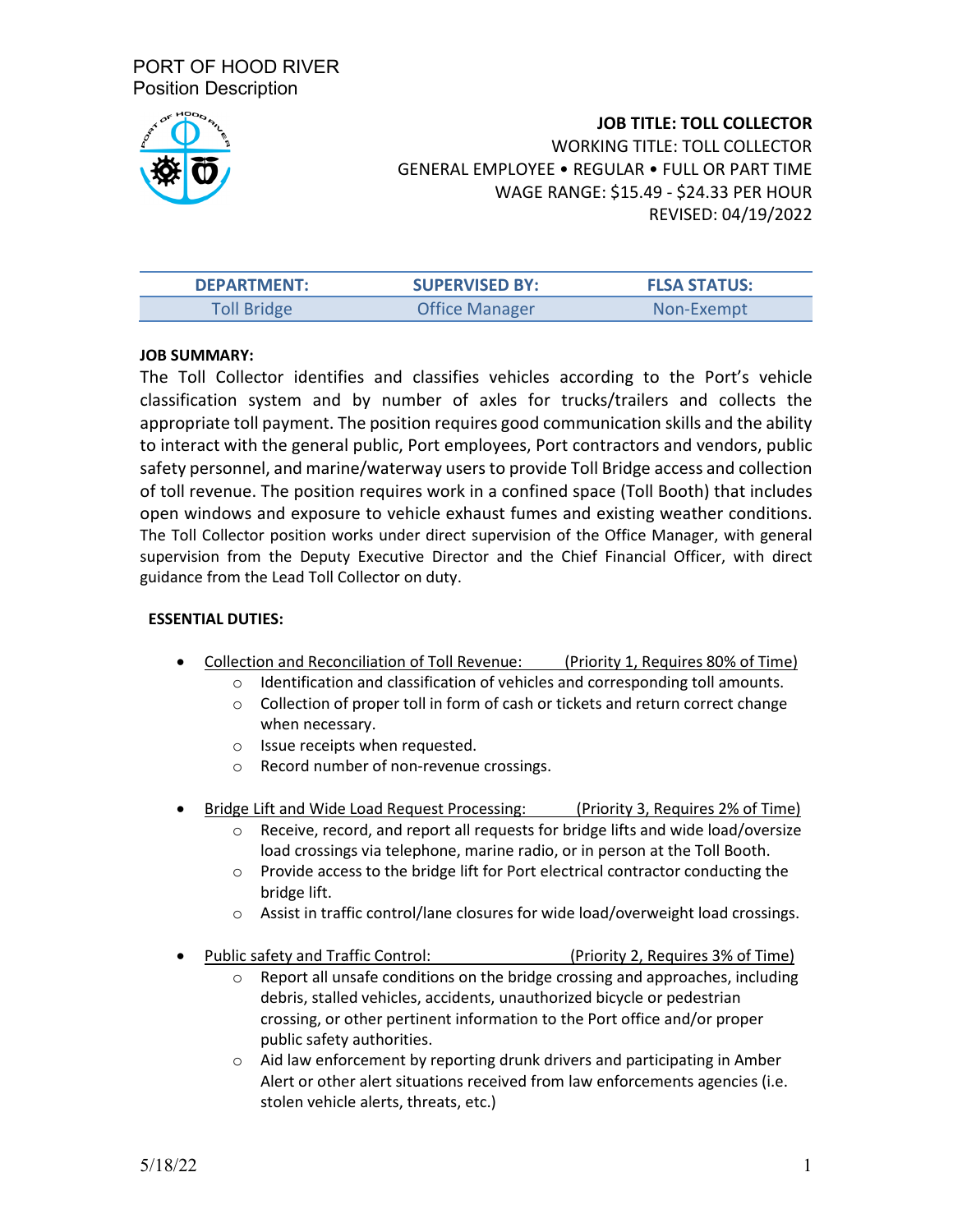- o Report all bridge maintenance issues observed to the Port office.
- o Report all Toll Booth safety and maintenance issues observed to the Port office.
- o Some traffic control as directed and detailed in the Toll Booth Operation Manual occasionally during freeway closures, snow events, or other emergency situations.
- o May provide parking enforcement at the Waterfront during the summer season.
- Employee Safety and Security duties: (Priority 1 , Requires 15% of Time)
	- o Ensure proper safety and security procedures and performed regarding Toll Booth access and lock-up.
	- o Ensure proper security measures are followed in all aspects of cash handling, storage, and drop.
	- o May provide parking enforcement procedures and use of parking enforcement tools at the Waterfront during the summer season.

## **NON-ESSENTIAL DUTIES:**

• As assigned.

## **SUPERVISION:**

The Toll Collector position works under direct supervision of the Office Manager, with general supervision from the Deputy Executive Director and the Chief Financial Officer, with direct guidance from the Lead Toll Collector on duty. The Chief Financial Officer provides the annual review. Guidance is communicated orally and/or in writing, including via the meeting minutes and memos from the Lead Toll Collectors' attendance at the Toll Booth Operations meetings. Results are reviewed for accuracy and to assure use of proper methods. In addition, there are opportunities to assist with Parking Enforcement at the Waterfront during the summer season.

## **SUPERVISORY RESPONSIBILITIES:**

None. May be required to assist in training of new hires and/or other Port staff or volunteers on occasion.

## **MINIMUM QUALIFICATIONS:**

- **Education:** Minimum high school diploma or equivalent.
- **Experience:** Prior experience handling money, making change quickly and accurately, and preparing cash reconciliation is required.
- **Approvals:** Must be bondable.
- **Certifications:** Possess and maintain a valid driver's license with good driving record.
- **Pass pre-employment background check.**

## **REQUIRED KNOWLEDGE, SKILLS, ABILITIES:**

- Basic knowledge of cash handling and reconciliation procedures.
- Ability to provide excellent customer service in fast-paced, busy environment.

## **WORK ENVIRONMENT:**